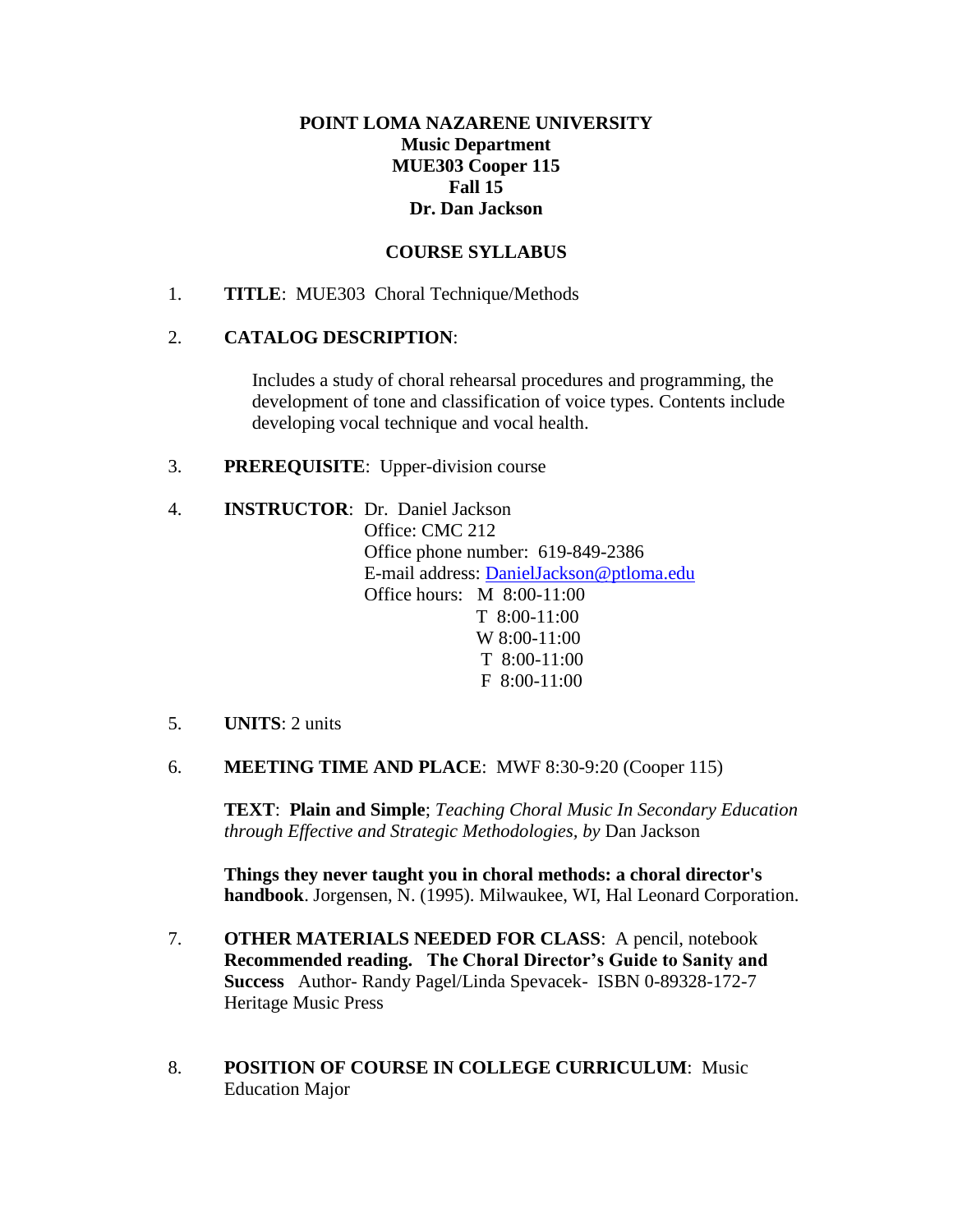## 9. **COURSE OBJECTIVES/STUDENT LEARNING OUTCOMES**:

- A. To provide organizational tools for the classroom. Students will demonstrate and model a choral music lesson with appropriate skills in classroom management and vocal technique where they will teach a lesson with focused goals. This signature assignment will provide evidence of their classroom management proficiency.
- B. To provide a foundation for rapport and discipline as demonstrated by a practical assignment where the students will present their policies for classroom behavior with various scenarios of adolescent classroom behavior.
- C. To provide methodologies in choral music techniques as demonstrated by varied strategies of pedagogical techniques where students will practice their rehearsal strategies or non-vocal music students.
- D. To cultivate a positive learning environment that reflects Christian values outlined in Galatians 5:22-23, while maintaining academic rigor in the pursuit of excellence.

## 10. **METHODS USED IN THE COURSE**:

- A. Read textbook and other supplements as assigned by the instructor.
- B. Prepare oral and written assignments.
- C. Lectures from Dr. Jackson

## 11. **CLASS PREPARATION**:

A. Students will read the required material and be ready in preparation for quizzes and projects

## 12. **EVALUATION**:

A. Numerous projects intended to be used in the classroom will be assigned.

B. All students are expected to meet the standards for this course as set by the instructor. However, students with learning disabilities who may need accommodations should discuss options with the instructor during the first two weeks of class and provide approved documentation and verification of need. The Academic Support Center is available to students for a variety of tutorial needs.

Final grade will be determined by the following:

1. 60% Quizzes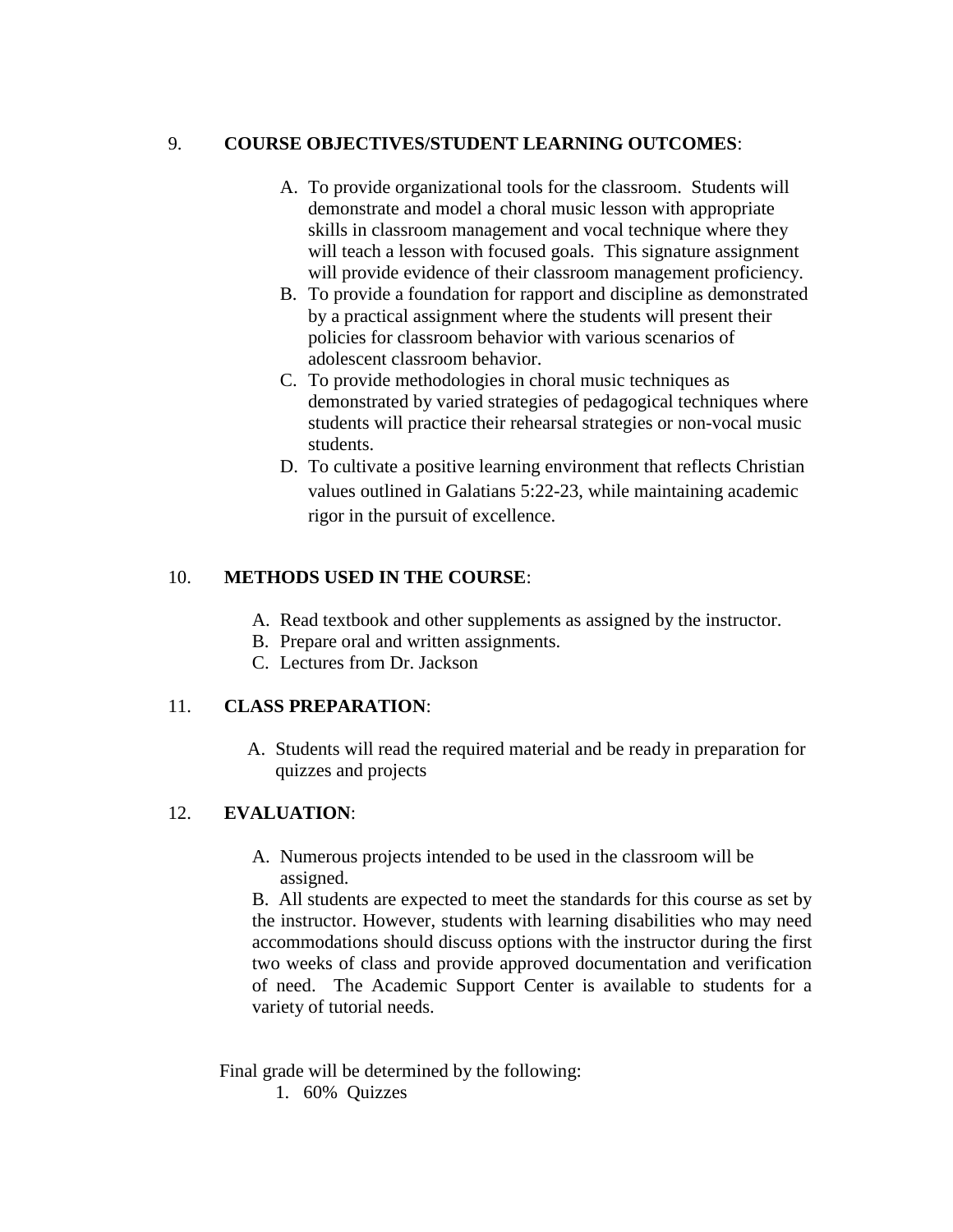- 2. 20% oral presentations/projects
- 3. 10% book reviews
- 4. 10% final
- 13. **GRADING**: Your final grade will be divided in the following manner:
	- $93-100% = A$  $89-92 = A$  $86-88 = B +$  $83-85 = B$  $79-82 = B$  $76-78 = C+$  $73-75 = C$  $69-72 = C$  $66-68 = D+$  $63-65 = D$  $59-62 = D$
- 14. **ATTENDANCE POLICY**: A students can expect to receive one full grade lower for every two unexcused absences. Unexcused absences might include activities that have been indorsed by the provost and up to two absences due to sickness. Student is responsible for notifying the professor BEFORE the start of the missed class. A student will be dropped with an "F" grade after four unexcused absences. A tardy will be regarded as an absence.
- 15. **MAKE-UP POLICY**: Students are expected to complete assignments by the projected date. No late work will be accepted and no make-up tests will be allowed. If students are unable to be at an oral presentation, they will need to contact their professor 30 days prior to their absence.
- 16. **PROJECTS**: See supplemental handout
- 17. **TESTS**: There will be a mid-term and final examination
- 18. **INSTRUCTOR AVAILABLITIY**: Students may call or e-mail the professor for a private conference. I also have an open door policy. If you drop by my office and I am available, please come in.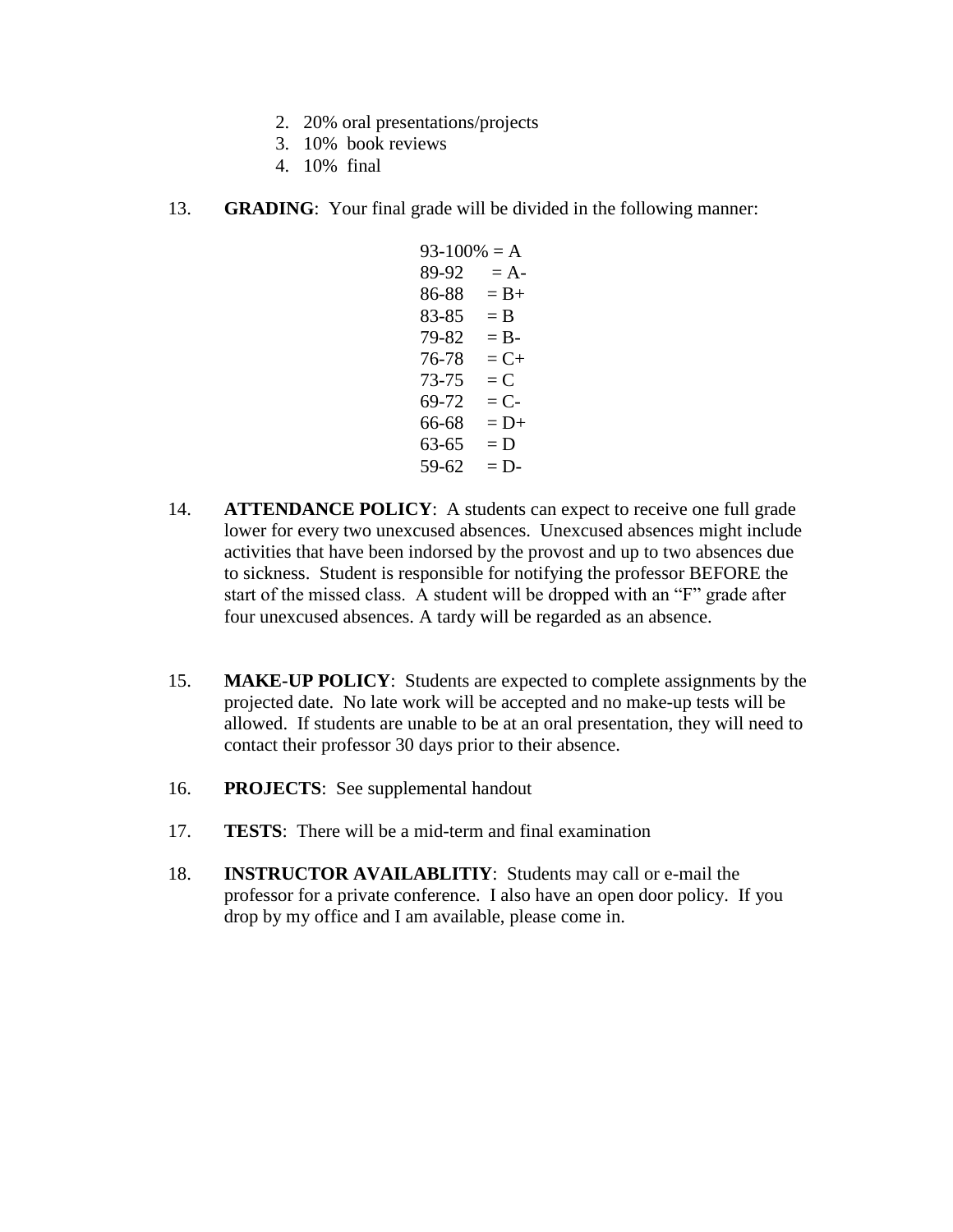# **CHORAL METHODS WEEKLY SYLLABUS**

#### **WEEK #1**

Organizing a Choral Department

### **WEEK #2**

Organizing a Choral Department

#### **WEEK #3**

Organizing a Choral Department

#### **WEEK #4**

Recruiting, Retaining, Relationships Chapter 4 Things they never taught you Chapter 5 Things they never taught you Chapter 6 Things they never taught you

### **WEEK #5**

Recruiting, Retaining, Relationships Chapter 7 Things they never taught you Chapter 9 Thing they never taught you Chapter 10 Things they never taught you

#### **WEEK #6**

Technique and Musicianship

**WEEK #7** Technique and Musicianship

#### **WEEK #8**

Technique and Musicianship Chapter 3 Things they never taught you

#### **WEEK #9**

The Middle School Chorister Sanity and Success Chapter 1-4

### **WEEK #10**

Rapport/Classroom Management Sanity and Success Chapter 5-9